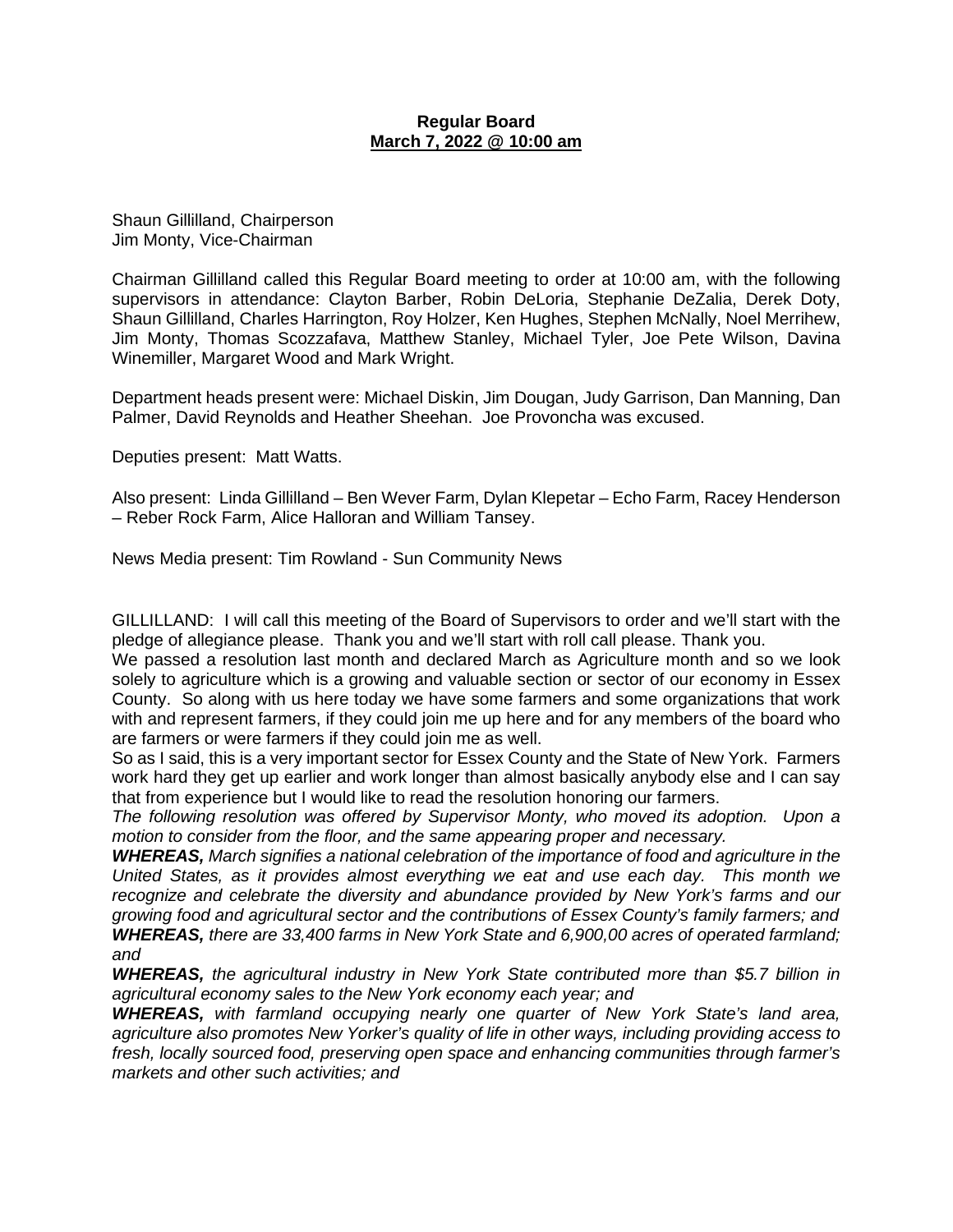*WHEREAS, recognizing the month of March as Agriculture Month in Essex County provides the opportunity for all residents of Essex County and New York to better appreciate agriculture's breadth and beauty, how food and fiber products are produced, and the role agriculture plays in providing safe, abundant, and affordable products; and*

*WHEREAS, commemorating Agriculture month will build awareness of the benefits of the agricultural industry in Essex County and encourage young people to consider agriculture as a career; and*

*WHEREAS, it is urged that all New Yorkers join in recognizing the importance of our food and agriculture industry, to thank a farmer for providing the food we eat, and to help celebrate every month with meals made from a variety of New York State products.*

*BE IT RESOLVED that the Essex County Board of Supervisors hereby proclaims the month of March 2022 as Agriculture Month in Essex County and extends a special thank you to our farmers. The resolution was unanimously seconded and duly adopted.*

So thank you very much to our hardworking farmers and realize how hard it is particularly what is going on overseas. You know Ukraine produces almost half the – the wheat produced in the world and they are not going to have a crop this year so you know, from all of us see food security and the security of us living depends on farmers and as you see what is happening in Ukraine, all of a sudden it could all change in a day and these people become the ones that sustain us. So, thank you for our Essex County farmers, thank you for our New York farmers and we are very appreciative of the work that each of you do and have done and I think I can speak for this board 100% behind you in expanding our farms and agriculture within Essex County. Thank you so much. I'd like to turn it forward very quickly to Dan Manning, for an introduction.

MANNING: Good morning everyone. I'm pleased to announce back in December, you gave me the authority to hire an Assistant County Attorney specifically, William Tansey and I have hired him as of March 3 of this year. Bill is seated over here, to the left of the dais and just a few, little basic facts about Bill so you can kind of get to know him. He's from Keene Valley. Bill graduated from the United States Naval Academy after that he went onto graduate from Syracuse University Law School. After law school he worked at the Advocate General's Office in the Navy in various capacities, he also practiced with a private firm in New York City, in Maritime law after that, I believe, I may have some of this wrong he came back he was employed by us as a Public Defender he did a fine job there in the Public Defender's office and now I'm very pleased he will be working with me. He's a very sharp and smart guy all hard questions should now go to him. I think you will find him very, very personable in everything he does so Bill, welcome and thank you.

GILLILLAND: Move to resolutions please.

**RESOLUTION #56 – ACCEPTING, ADOPTING AND PLACING ON FILE POLICIES, PLANS, PROCEDURES AND ANNUAL REPORTS.**

**This resolution was moved by Mr. Merrihew, seconded Mr. Barber and adopted.**

**RESOLUTION #57 – AUTHORIZING CONTRACT AMENDMENTS/CHANGE ORDERS IN VARIOUS DEPARTMENTS.**

**This resolution was moved by Mr. DeLoria, seconded by Mr. Hughes and adopted upon a roll-call vote as follows:** 

| AYES:          | 2921 votes |
|----------------|------------|
| <b>NOES:</b>   | 0 votes    |
| <b>ABSENT:</b> | 0 votes    |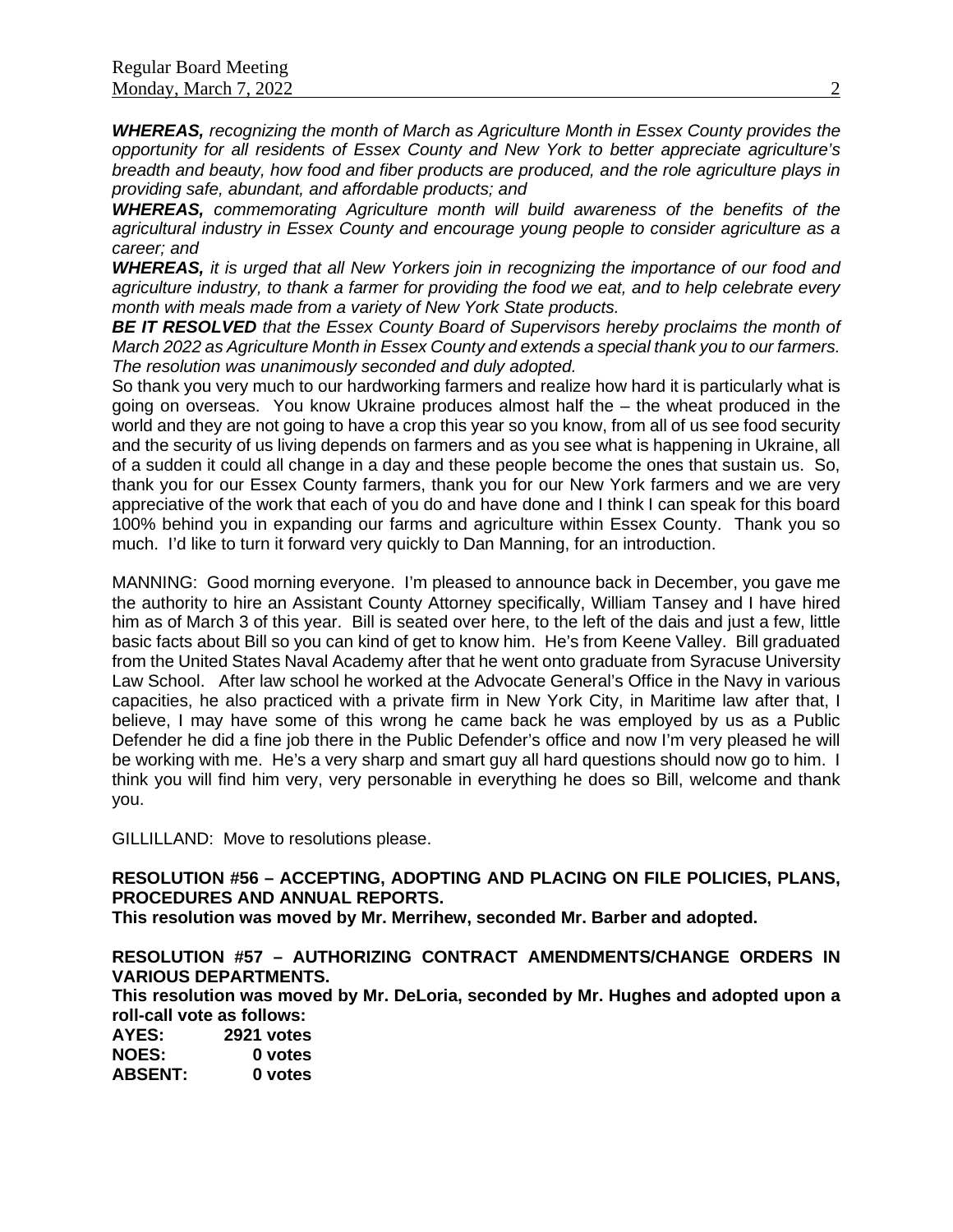**RESOLUTION #58 – AUTHORIZING THE ESSEX COUNTY PURCHASING AGENT TO GO TO BID FOR VARIOUS DEPARTMENTS.**

**This resolution was moved by Mr. Scozzafava, seconded Mr. Stanley and adopted.**

**RESOLUTION #59 – URGING NEW YORK STATE AND FEDERAL REPRESENTATIVES TO IMPOSE A 90-DAY MORATORIUM ON EXCESS TAX ADDED TO GASOLINE PRODUCTS. This resolution was moved by Mr. Tyler, seconded Mr. Holzer and adopted.**

**RESOLUTION #60 – AUTHORIZNG BUDGET AMENDMENTS FOR VARIOUS DEPARTMENTS.**

**This resolution was moved by Mr. Scozzafava, seconded by Mr. Tyler and adopted upon a roll-call vote as follows:** 

| AYES:          | 2921 votes |
|----------------|------------|
| <b>NOES:</b>   | 0 votes    |
| <b>ABSENT:</b> | 0 votes    |

**RESOLUTION #61 – OF APPRECIATION TO DAVID D. SCAGLIONE, ESQ. UPON HIS RETIREMENT AS ESSEX COUNTY DEPARTMENT OF SOCIAL SERVICES ATTORNEY. This resolution was moved by Mr. Merrihew, unanimously seconded and adopted.**

**RESOLUTION #62 – AUTHORIZING SALARY ADJUSTMENTS FOR THREE (3) ATTORNEY POSITIONS IN THE DEPARTMENT OF SOCIAL SERVICES.**

**This resolution was moved by Mr. Stanley, seconded by Mr. Monty and adopted upon a roll-call vote as follows:** 

| AYES:          | 2921 votes |
|----------------|------------|
| <b>NOES:</b>   | 0 votes    |
| <b>ABSENT:</b> | 0 votes    |

**RESOLUTIONS #63 – AUTHORIZING THE HIRING OF A PART-TIME ACCOUNT CLERK IN THE MENTAL HEALTH DEPARTMENT.**

**This resolution was moved by Mr. Scozzafava, seconded Mr. Monty and adopted upon a roll-call vote as follows:** 

| AYES:          | 2921 votes |
|----------------|------------|
| <b>NOES:</b>   | 0 votes    |
| <b>ABSENT:</b> | 0 votes    |

**RESOLUTION #64 – AUTHORIZING APPOINTMENTS TO BOARDS, COMMITTEES AND/OR COUNCILS.**

**This resolution was moved by Mr. Tyler, seconded Mr. Monty and adopted.**

**RESOLUTION #65 – AUTHORIZING THE PURCHASING AGENT TO AWARD BIDS, ISSUE CONTRACTS OR PURCHASE ORDERS.**

**This resolution was moved by Mr. Monty, seconded Mr. Scozzafava and adopted upon a roll-call vote as follows:** 

**AYES: 2921 votes NOES: 0 votes ABSENT: 0 votes**

**RESOLUTION #66 – OF CONDOLENCE TO THE FAMILY OF ELOISE (HUME) ST. DENNIS. This resolution was moved by Mr. Merrihew, unanimously seconded and adopted.**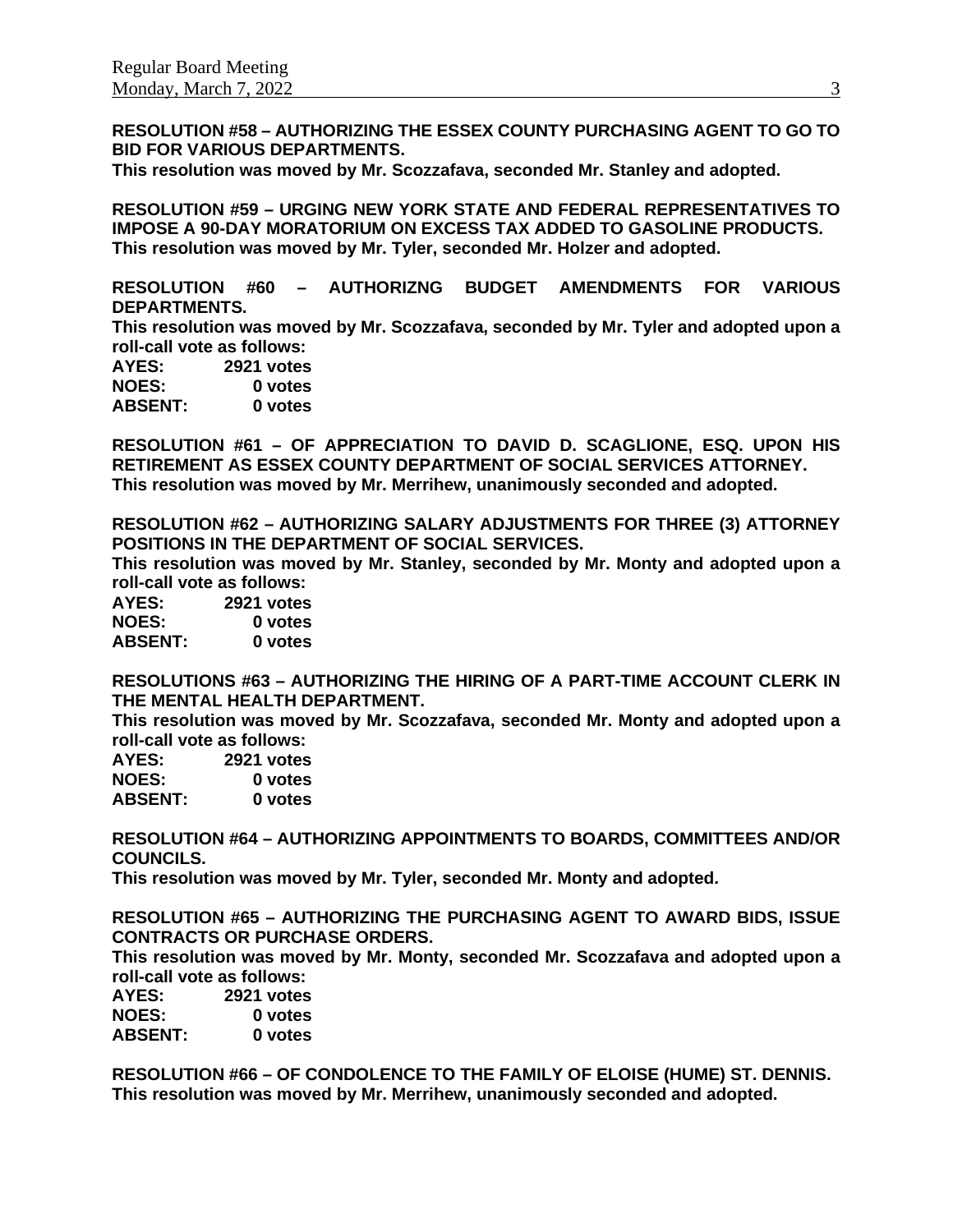**RESOLUTION #67 – DESIGNATING APRIL 2022 AS NATIONAL DONATE LIFE MONTH. This resolution was moved by Mr. Monty, unanimously seconded and adopted.**

**RESOLUTION #68 – AUTHORIZING TO CHANGE THE PART-TIME PARAMEDIC POSITION TO A FULL-TIME POSITION IN THE EMS CONSOLIDATION DEPARTMENT.**

**This resolution was moved by Mr. DeLoria, seconded Mr. Holzer and adopted upon a rollcall vote as follows:** 

**AYES: 2921 votes NOES: 0 votes ABSENT: 0 votes**

**RESOLUTION #69 – INTRODUCING PROPOSED LOCAL LAW NO. 2 OF 2022 ADOPTING A PLAN OF APPORTIONMENT OF THE ESSEX COUNTY BOARD OF SUPERVISORS, AND SCHEDULING A PUBLIC HEARING THEREON.**

**This resolution was moved by Mr. Scozzafava, seconded Mr. Hughes and adopted upon a roll-call vote as follows:** 

| AYES:          | 2921 votes |
|----------------|------------|
| <b>NOES:</b>   | 0 votes    |
| <b>ABSENT:</b> | 0 votes    |

GARRISON: Resolutions from the floor, everyone has a copy on their desks. Amending resolution No. 319 of December 27, 2021, entitled, "resolution for 2022 salaries for all management/confidential and certain department head employees and adopting the same."

GILLILLAND: Can I have twelve to allow that on the floor please?

GARRISON: Yes, we do.

**RESOLUTION #70 - AMENDING RESOLUTION NO. 319 OF DECEMBER 27, 2021, ENTITLED, "RESOLUTION FOR 2022 SALARIES FOR ALL MANAGEMENT/CONFIDENTIAL AND CERTAIN DEPARTMENT HEAD EMPLOYEES AND ADOPTING THE SAME."**

**This resolution was moved by Mrs. DeZalia, seconded Mr. Merrihew and adopted upon a roll-call vote as follows:** 

| AYES:          | <b>2921 votes</b> |
|----------------|-------------------|
| <b>NOES:</b>   | 0 votes           |
| <b>ABSENT:</b> | 0 votes           |

GARRISON: Another resolution from the floor, from the Department of Public Works authorizing the purchasing agent to bid the cleaning and painting of all structural steel components of (3) bridges, in the Town of Keene, Town of North Hudson and the Town of Minerva.

GILLILLAND: Can I have twelve to allow that on the floor please?

GARRISON: Yes, we do.

**RESOLUTION #71 – AUTHORIZING THE PURCHASING AGENT TO GO OUT TO BID FOR CLEANING AND PAINTING OF ALL STRUCTURAL STEEL COMPONENTS OF THREE (3) BRIDGES.**

**This resolution was moved by Mr. Monty, seconded Mr. Wilson and adopted upon a rollcall vote as follows:**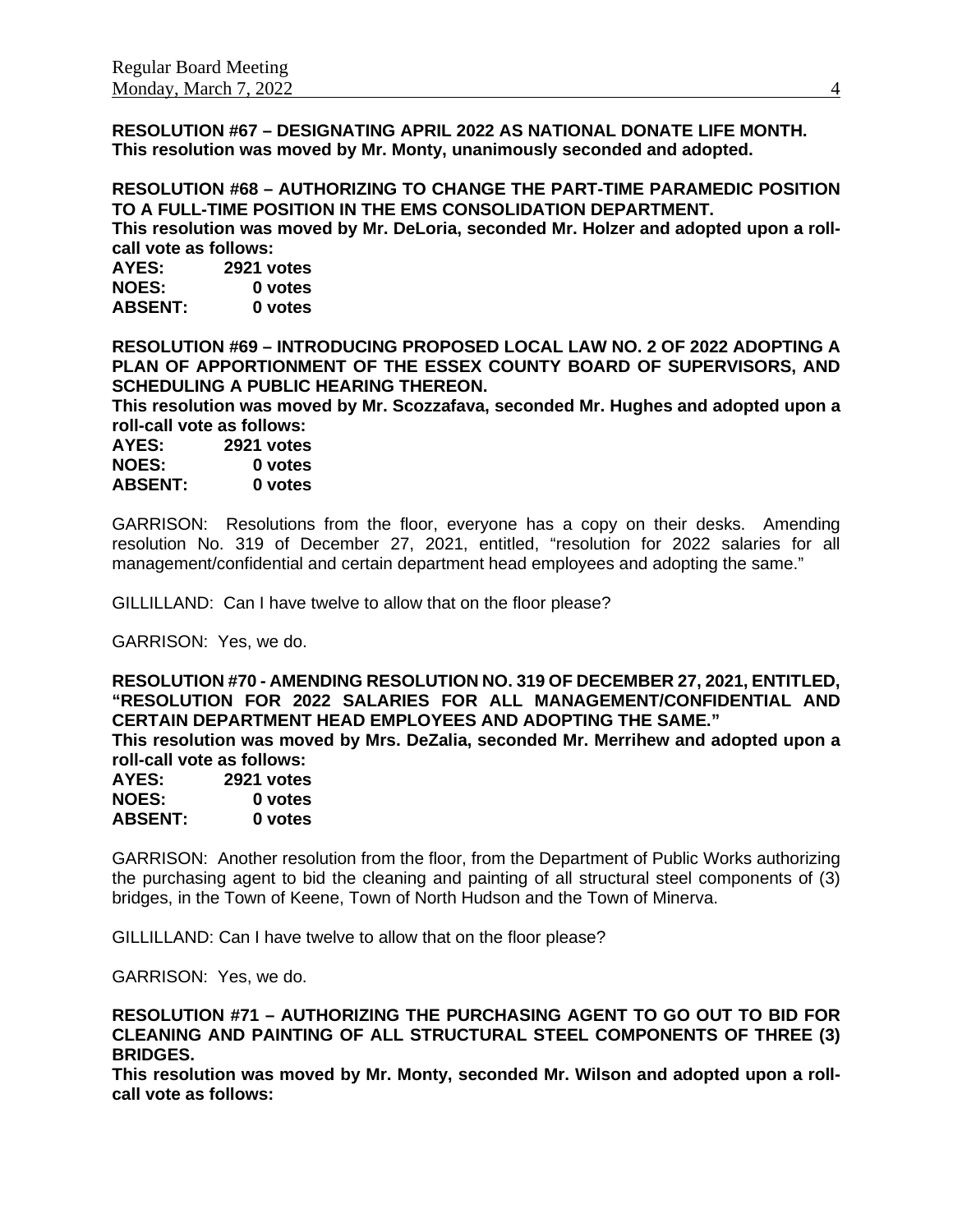| AYES:          | 2921 votes |
|----------------|------------|
| <b>NOES:</b>   | 0 votes    |
| <b>ABSENT:</b> | 0 votes    |

GILLILLAND: Mr. Palmer has a motion from the floor.

PALMER: Yes, we missed Jennifer Mascarenas' appointment that ended December 31<sup>st</sup>. I usually like to try and get a year ahead in my appointments she apparently decided to fall behind but we need a resolution authorizing the appointment of Jenn Mascarenas as Personnel Officer for a new, six-year term that's what the Personnel Officer is from January 1, 2022 until December 31, 2027, at a salary of \$70,824.98 for the 2022 year.

GILLILLAND: Twelve to allow it on the floor please?

GARRISON: Yes, we do.

**RESOLUTION #72 – AUTHORIZING THE APPOINTMENT OF JENNIFER MASCARENAS AS THE ESSEX COUNTY PERSONNEL OFFICER, TO A SIX (6) YEAR TERM BEGINNING JANUARY 1, 2022 THROUGH DECEMBER 31, 2027.**

**This resolution was moved by Mr. Scozzafava, seconded Mr. Stanley and adopted upon a roll-call vote as follows:** 

| AYES:          | 2921 votes |
|----------------|------------|
| <b>NOES:</b>   | 0 votes    |
| <b>ABSENT:</b> | 0 votes    |

GILLILLAND: I have a motion from the floor, this came up last week in light of agricultural month. The Governor released recently allowing or helping to fund by grant for improvements to farm worker housing and the counties or municipalities can apply for basically through the Office of Community Renewal or OCR just like a CBDG grant but they would, the State would prefer that these grants be managed essentially through the Community Resources and essentially what this grant would provide for is physical improvements for overcrowding, remediate environmental hazards within a household mold, weatherization projects, related to safety issues within existing housing and air quality improvements. So, we already had one fairly large farm in the county would like to apply for this, for their migrant work force housing and you know if the county is going to manage this then it would be open to county wide farmers. Essentially so what I'm looking for the resolution today is to support and apply for the application for a CDBG CV Cares Act funding for Farmworkers Safety Housing Grant and then we will advertise available county wide so do I have twelve to allow it on the floor? Thank you. So I will move it and I have a second from Mr. Tyler.

#### **RESOLUTION #73 – APPLYING FOR AN APPLICATION FOR CDBG CV CARES ACT FUND FOR FARMWORKER SAFETY HOUSING GRANTS. This resolution was moved by Mr. Gillilland, seconded Mr. Tyler and adopted.**

GILLILLAND: Discussion? Being none, all in favor, opposed – thank you. Anything else to come from the floor?

MONTY: I'd like to offer a resolution of congratulations to the Boquet Valley Varsity Girls Basketball Team on their Section VII, Class D championship that they secured against a very tough, Schroon Lake Team on Saturday.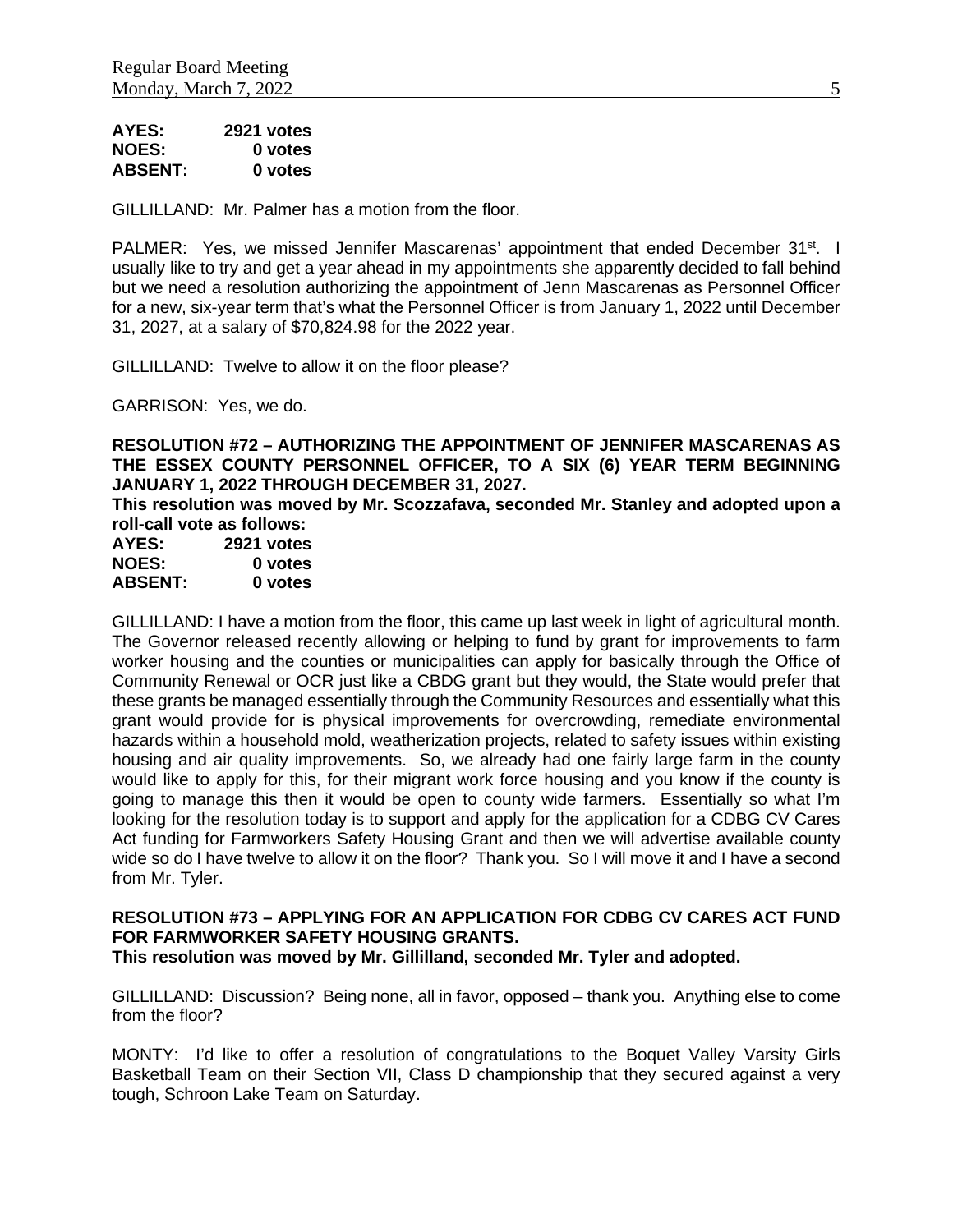GILLILLAND: Twelve to allow it on the floor?

GARRISON: Yes, we do.

# **RESOLUTION #74 – OF CONGRATULATIONS TO THE BOQUET VALLEY CENTRAL SCHOOL GIRLS VARSITY BASKETBALL TEAM FOR WINNING THE SECTION VII, CLASS D CHAMPIONSHIP.**

**This resolution was moved by Mr. Monty, unanimously seconded and adopted.**

SCOZZAFAVA: I'd like to offer a resolution of congratulations to the Moriah Boys Varsity Basketball Team, Section VII, Class C Championship, champions who had a very tough fight against Ausable Valley they did a great job and I hear it was a great game right down to the last basket.

GILLILLAND: Twelve to allow it on the floor?

GARRISON: Yes, we do.

# **RESOLUTION #75 – OF CONGRATULATIONS TO THE MORIAH CENTRAL SCHOOL BOYS VARSITY BASKETBALL TEAM FOR WINNING THE SECTION VII, CLASS C CHAMPIONSHIP.**

**This resolution was moved by Mr. Scozzafava, unanimously seconded and adopted.**

GILLILLAND: Any other motions from the floor?

SCOZZAFAVA: Not a motion, I just want to give you an update as we all know March 10<sup>th</sup> will be here on Thursday which was D-day for Moriah Shock and I can tell you that behind the scenes there's been a lot going on especially with Jim Monty, I can't thank him enough for his help; Shaun Gillilland, Matt Simpson, Dan Stec a lot of people have been involved in this.

The one thing at this level that we were successful in one area was they've agreed not to do a full decommissioning of the facility in other words, they are going to do a soft closing which means, Jim, correct me if I'm wrong, they are going to leave the lights on, they are going to leave the heat on and they are going to keep the infrastructure going, they have a skeleton staff in place. They have shipped all the inmates to Lake View so right now there's no inmates in the facility. It's my understanding all the furniture has been put into the gymnasium but it's still there. We've been dealing with Marcos Soler from Public Safety and the last conversation that I had with this individual, Jim was with me, was that you know I don't know what and I don't want to give false hope but obviously they are looking at the facility for some kind of a use. I'm not certain to what that use would be but – and you know, I learned a lot through this as we went back through the numbers and we got the number through the Department of Corrections that was difficult to obtain but from 2015 on you can see the Moriah incarcerated population dropping, dropping yet Lake View was increasing, increasing on the Shock side because they were obviously getting all the inmates from, that would have went to Moriah and you know, Corrections won't say this but it's obviously, it's black & white Jim, you agree I mean, Lake View also houses medium security facility there and their incarcerated population there was beginning to decline so to keep their numbers up they weren't sending the inmates to Moriah they were sending them all to Lake View so I think the writing was on the wall. I think there's a lot of politics at play here, I don't think, I know there was a lot of politics at play here. I think that this decision was made by Corrections, by the Commission I don't believe, even though the Governor's legislation said it is the Governor's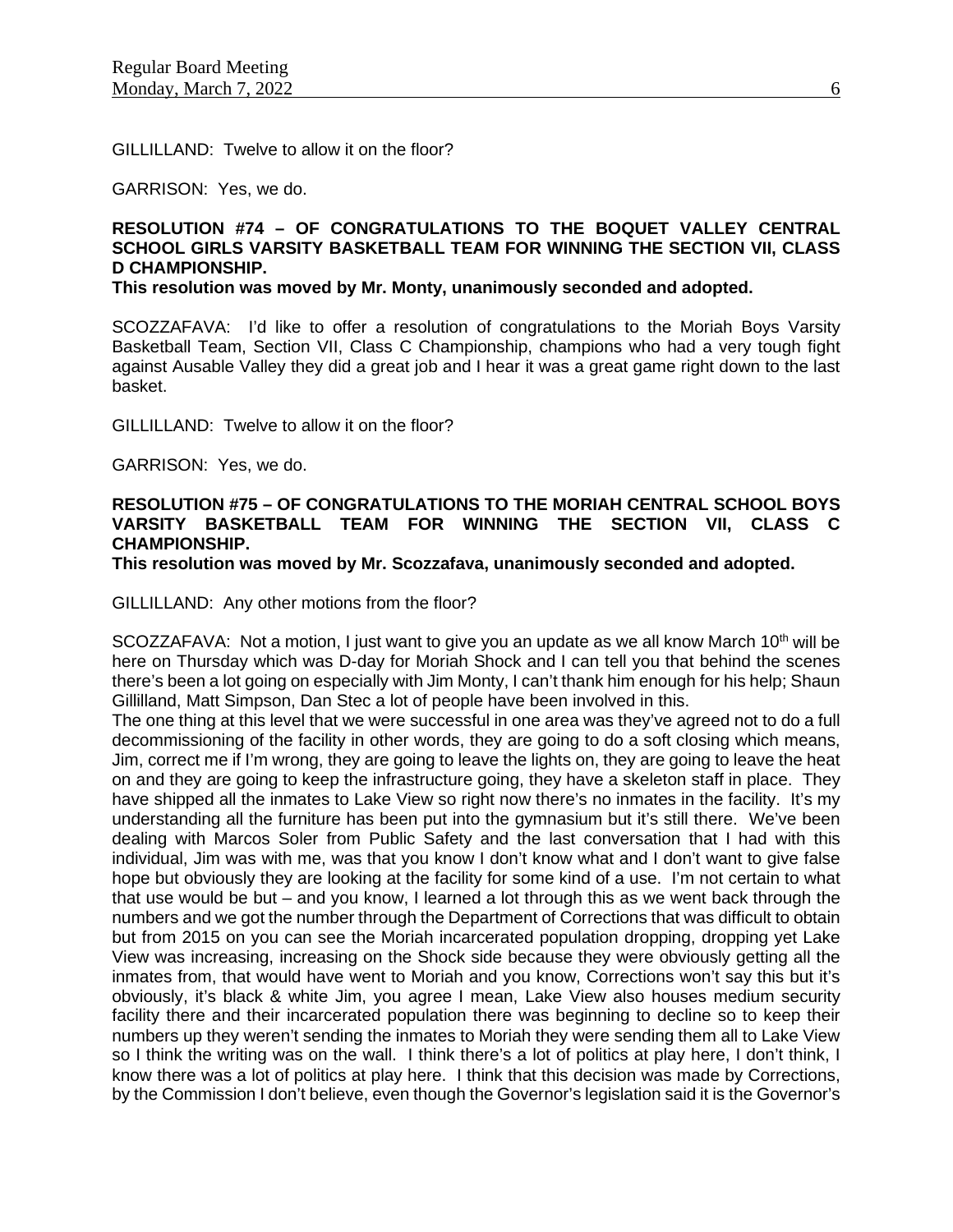call I don't believe that either Cuomo or Governor Hochul had anything to do with the final determination. I doubt that she's even aware of what the program is to be honest with you so, it's been a hard fought fight we're not giving up yet. I'm not giving up until, it aint over until it's over so but the key we have to focus on now is obviously keeping that facility from turning into a Gabriel's or turning into a Wilton and keep the lights on and see that if we can find some kind of a use for it in the future that benefits the Town of Moriah and Essex County but I do want to thank everybody on this board. You know, I think we were all shocked thinking they would never close that Shock Camp and again, politics being what they are we took the hit. The irony of it is is that that facility, even though they don't want to hear this the fact of the matter is Governor Cuomo put that facility, Mario Cuomo in Moriah for one reason as he did a lot of the other North Country facilities was for the economic impact that they would have on the community, the positive economic impact. You know, now they are saying now it shouldn't be that way well, you know what? It is that way and it was that way and now they are going to drive more and more of us out of the Adirondacks. Period.

GILLILLAND: Thank you. Any questions for Mr. Scozzafava?

MONTY: I'd just like to add, not only the economic impact it has on the Town of Moriah each one of us sitting in these chairs today have seen what those crews do for your communities and the economic impact of all of those are going to be felt. DEC is going to feel the economic impact because who is going to open their campgrounds, who is going to open their boat launches and get them ready, there's so much deeper economic impact than the Town of Moriah and that's very important too Tom, I don't want to down play that but the economic impact is in fact for Essex County that's where it's really going to hurt and our comments on that have fallen on deaf ears in Albany, they don't want to hear it.

SCOZZAFAVA: Just one other thing I want to add, I've been in office for over three decades and I was there when they built that facility you know, Moriah we've always had a good partnership with New York State. We take care of the boat launch facility, we take care of the pier, we keep their trail heads plowed out along the Ensign Pond Road and the Tracy Road, we clean off the snow on their main street it's not my call it's up to the town board but I will tell you what New York State doesn't ever want to come to our community again asking for a favor because it aint happening. They came into our community and pulled the heart and soul right out of it and didn't even blink, didn't even bat an eye so it's a two-way street.

GILLILLAND: It's definitely a broken social contract with Essex County.

HUGHES: Tom, I have a question for you. What do you feel in your time in office and knowing this facility is the county's next best move to do something about this?

SCOZZAFAVA: I mean at this point in time, we're not sure what the plans are. I'm hoping that Corrections continues with some kind of a program there. I know there's talk about a list of jobs and there's other initiatives that are being proposed by the Legislature in this year's budget. I'm hopeful that Corrections continues to have some kind of operation there a facility whereby, Jim is looking into this for the town but we are hopeful that officers that were there, civilian staff that were there if this were to happen, would Corrections maintain some kind of a facility there that they can retrench back to this area so I mean, at this point in time I mean, I think Shaun has been doing this anyway but we need to let the Governor's office know that we're not happy with what they did here. You know, public safety has been excellent their representatives, we did meet with Corrections you know, they listened to us and that was just about the extent of it so – I mean, I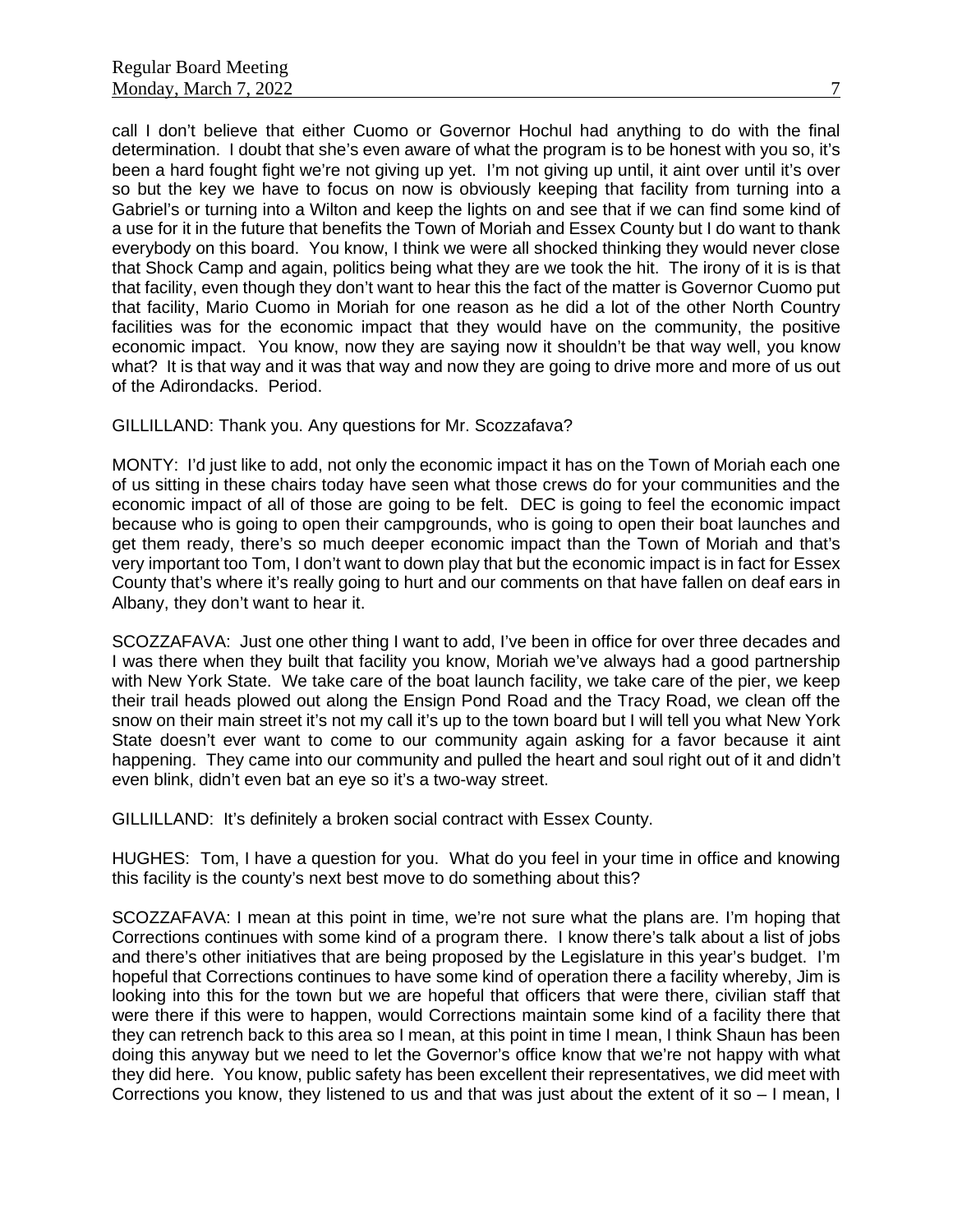called the Executive Office numerous times probably two dozen times not even a reply. I served with five different Governors, maybe six if you count Spitzer he wasn't there that long but anyway you know, every one of those Governors at least had the decency to call us, three of them I met with personally on issues such as this, not even a call. Well, I can't afford \$10,000 a minute to meet with her I guess and that's what it takes, from what I read.

## GILLILLAND: Anything else?

SCOZZAFAVA: I'm going to say it like it is and that's a fact all you have to do is pick up the Times Union and read it.

GILLILLAND: Yes sir.

DOTY: Tom, do you believe bail reform has a lot to do with the problems this State is looking at?

SCOZZAFAVA: Not in this situation because this program here would be political agenda the way it, the way it is soft on crime and so I mean, this is a program that was in place at work and I'm also finding that there's a number of inmates right now in the system that what was it Jim? Once they are down to three years they can transfer to Shock depending upon the crime there's a number of inmates out there that aren't even aware of that. I've got to tell you, I mean, I know that Shock program inside out Mr. Monty can tell you, he worked there at that facility, who would ever dream in today's political climate they would be closing that facility? I mean, it was unheard of where you go in and do six months, you get your drug, your alcohol, your GED verses doing what Jim? Two or three years in a regular jail?

MONTY: Three to five some of them three to life.

SCOZZAFAVA: I mean that's why it was so unexpected. Why are they closing it? And to take the inmates and the majority of them out of New York City area and to transfer them all the way across the State almost to Pennsylvania what is it? Seven, eight-hour drive, eight hours at least verses four and a half to Moriah? I mean, just a lot of politics went down here.

DOTY: I think you hit the nail on the head with Lakeside getting the inmates.

SCOZZAFAVA: Oh, absolutely all you have to do is look at the numbers.

MONTY: I think Derek some of the bail reform did have an effect on it frankly, we have services in Essex County that some of the people being arrested would be better served going to county jail because of the programs that Sheriff Reynolds has there, it's effected that as well. I think what you're seeing is they are down to about 50 some prisons in New York State every one of them are doing what they can to remain open. We still have a couple prisons in the North Country that are very short in capacity and I was surprised they weren't included in their closure list.

DOTY: Ours in that neighborhood.

MONTY: So everyone understands what I'm saying, everyone is looking to protect their own house so to speak so the information that should be doled out to the incarcerated individuals isn't necessarily being given to them.

GILLILLAND: I also believe just recently that the legislature I think, loudly voiced their disapproval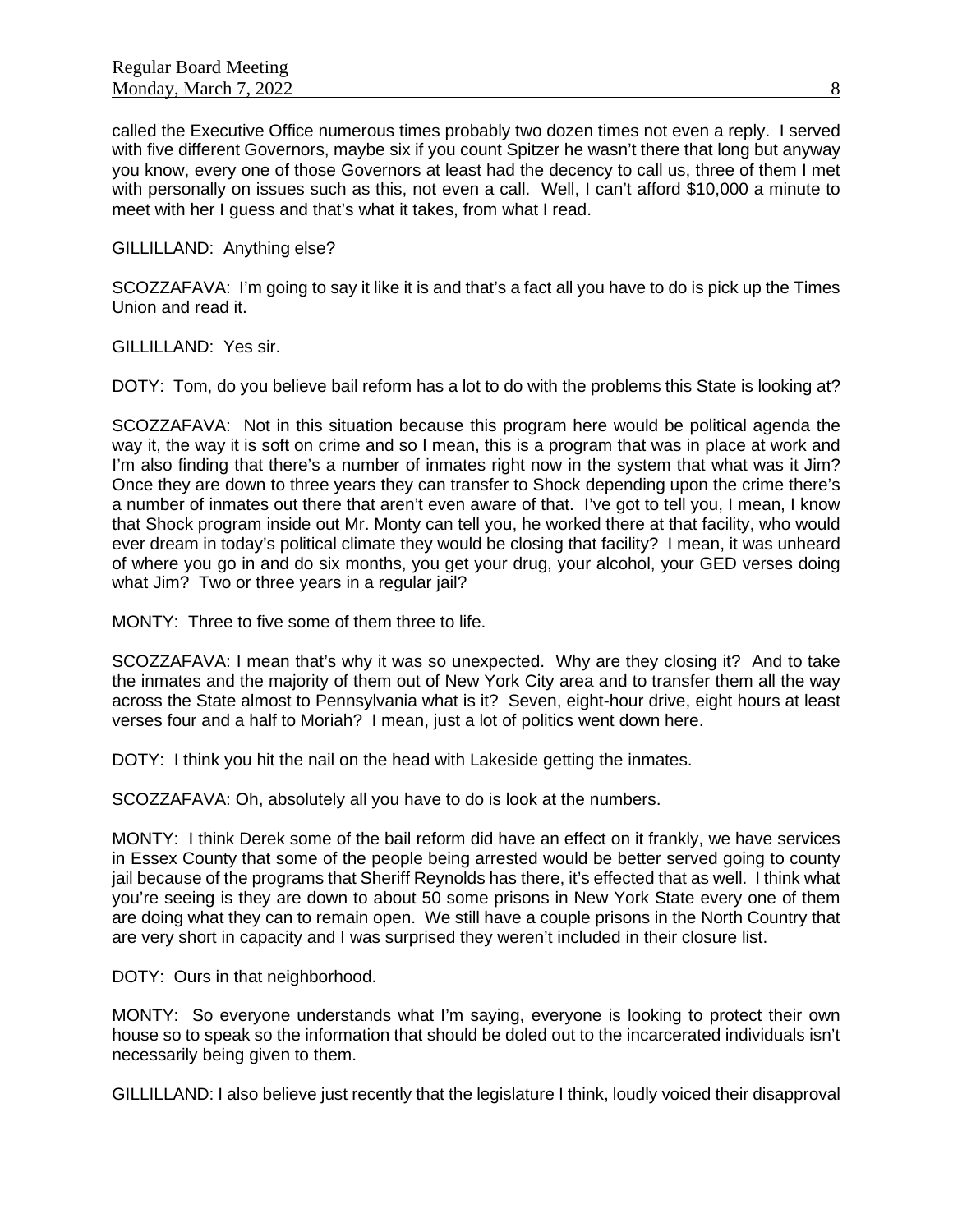of the process and the appointments of Commissioners.

HUGHES: I would just like to make one more statement and I encourage all of us in this room and at the county to consider this, we have a hand, we've been dealt a hand and we want to play that hand the best we can and I encourage us to not play that hand from a position of victimhood or weakness. We have strength in this, we just have to find out what that strength is and if the county decides they want to put together a think tank or some type of committee of people just to brainstorm what is happening at Moriah Shock, I would be happy to be part of that and I'm sure there are others that would. I hate to base our future on the hope of the Department of Corrections and what they may do, I fear it is death by a 1000 cuts but certainly we have this incredible infrastructure in the Town of Moriah and in Essex County what is next? And I'm sure there are enough people in this room and in the County we could get together and put together those ideas and I would volunteer my time to do that.

SCOZZAFAVA: Thank you.

GILLILLAND: So if anybody is going to NYSAC next week, evidently the Governor will be there.

SCOZZAFAVA: I will be there.

GILLILLAND: Anything else on this subject? Mr. Manning has two or three resolutions.

MANNING: Just two quickly, as you recall you may or may not recall back at the end of 2020, just at the beginning of Covid we contracted with the Ticonderoga Revitalization Alliance to sell them a dilapidated building located in Ticonderoga on Montcalm Street. The building, the roof is caving in it was in really, really tough shape we actually did not take it in foreclosure the first time around because Mike and I felt that it was in such bad shape that it was going to cost the county more money to hang onto it and keep it safe and make any repairs than it would be to take it so we never took it when it was close to being foreclosed upon some time ago. Then we entered into this contract with the Ticonderoga Revitalization Committee and they agreed that they would buy it and they would give us the money. We actually have the money right now sitting in an escrow, it's been sitting there since July of 2021, when we signed the contract. What's happened now is the contract has expired, we need to re up the contract. We would like to re up it through August 31, 2022 of course. We're in a position now when Covid struck we had all these executive orders which morphed into actual laws where they put severe constraints on the ability to foreclose on residential, commercial and in our case tax foreclosure properties. There were all these hoops to jump through, all these notices that have to go out all these drop dead dates we couldn't do anything January 15 of this year was the last drop dead date so this was kind of put on hold in addition, the Ti Revitalization Alliance was trying to get money together so the reason I'm asking for this and I need your approval is we did agree back when we signed the contract in July of 2021, that they would pay the base amount of back tax for this building which at the time was \$35,608, now of course, with two years going by that base tax has increased to \$45,456, so it's about \$10,000 more in speaking with Mike we don't want this property, we don't want it hanging around, we don't want it around our neck like a millstone so it's our recommendation that we stay with this \$35,000 figure, we will never get it at least my opinion and Mike's opinion is we'll never get it if we try and sell this building at foreclosure and again, this is a burden in hand for us because if we were to take it in foreclosure it's now ours and we've got this piece of garbage, no offense but this was the old Cunningham property so we have this, it's ours now if we take it and if we can't sell it to anybody, we can't get rid of it then we have that albatross to take care of it so taking all those things in consideration, I would like a resolution extending the contract to August 31,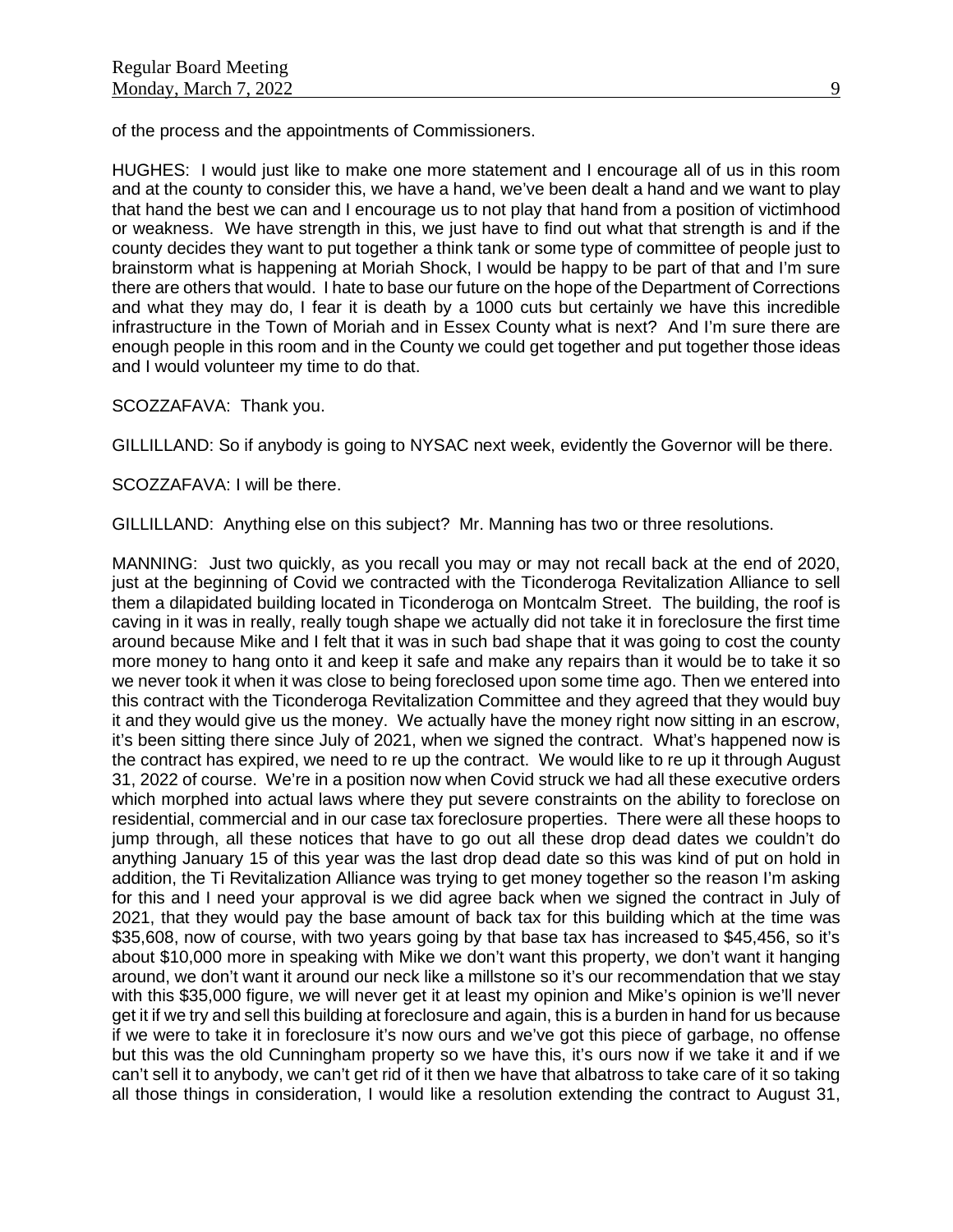2022, at the same purchase price.

GILLILLAND: Twelve to allow it on the floor?

GARRISON: Yes, we do.

GILLILLAND: Thank you, I need a motion from the floor.

**RESOLUTION #76 – AUTHORIZING THE EXTENSION OF A CONTRACT BETWEEN THE TICONDEROGA REVITALIZATIOIN ALLIANCE AND ESSEX COUNTY THROUGH AUGUST 31, 2022, RELATIVE TO THE SALE OF PROPERTY LOCATED AT 108 MONTCALM STREET, TICONDEROGA, NEW YORK.**

**This resolution was moved by Mr. Wright, seconded Mr. Stanley and adopted upon a rollcall vote as follows:** 

| AYES:          | 2921 votes |
|----------------|------------|
| <b>NOES:</b>   | 0 votes    |
| <b>ABSENT:</b> | 0 votes    |

GILLILLAND: Discussion? Being none, roll call vote. Thank you.

MANNING: Thank you and the second one is just a housekeeping resolution. In December, you authorized me to hire Bill Tansey at a salary of \$100,000 and he did not start until March 3, so as you recall we set everybody's salary management confidential and employees' salaries so I would simply like a resolution setting William Tansey's salary at \$100,000 for the year 2022.

GILLILLAND: Twelve to allow it on the floor?

GARRISON: Yes, we do.

GILLILLAND: Thank you, I need a motion from the floor.

**RESOLUTION #77 – ESTABLISHING THE SALARY OF WILLIAM A. TANSEY, ESQ. FOR THE PERIOD OF MARCH 3, 2022 THROUGH DECEMBER 31, 2022 AT \$100,000 PER YEAR. This resolution was moved by Mr. Scozzafava, seconded Mr. Merrihew and adopted upon a roll-call vote as follows:** 

| AYES:          | 2921 votes |
|----------------|------------|
| <b>NOES:</b>   | 0 votes    |
| <b>ABSENT:</b> | 0 votes    |

GILLILLAND: Discussion? Being none, roll call vote. Thank you. Any other motions from the floor, if not I'd like to turn the floor over to Mr. DeLoria of some news from late last week.

DELORIA: Like the saying, I've been working on the railroad but I won't start with that. I did attend the auction of the rail line last Wednesday and it was my first experience at an auction. I do want to tell you about that because there was a stumbling block that occurred on the onset of it and what it was we had three entities bidding on this railroad there was Sierra Rail, there was Revolution Rail and Edward LaScala from Rev Rail is here today and then there was Carol McLean Wright from Doc N Duchess Rails LLC well, before the first hand went up to bid on this Sierra objected to the fact Revolution Rail, RR and I'll refer to DD as Doc N Duchess Rail they didn't feel that they were qualified bidders essentially they asked the trustee to not permit them to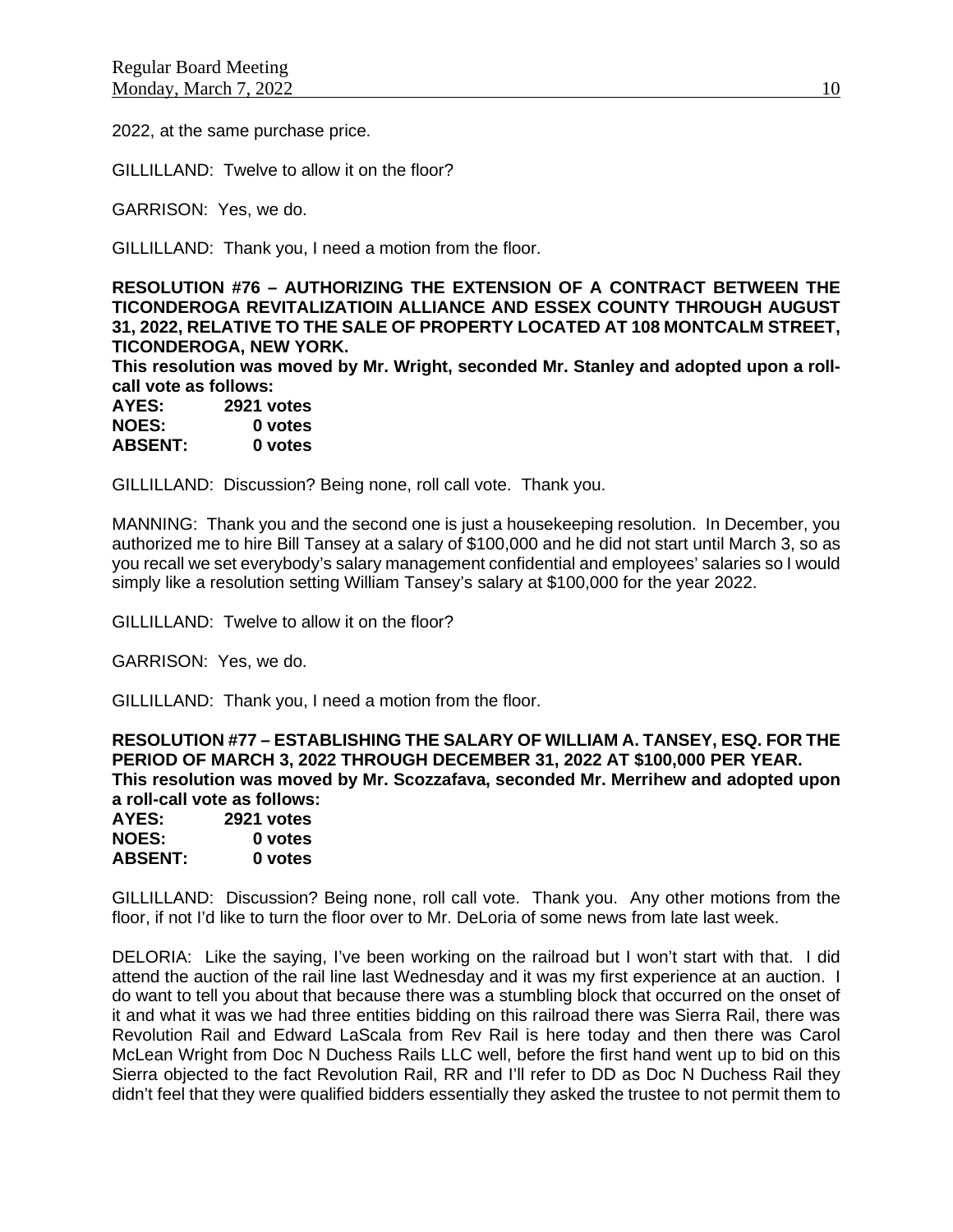bid on it so naturally, Bill Brant, he's a railroad guy, he said, well that's not going to happen this has already been approved by the bankruptcy Judge Thomas McNamara. Well, the bidding started and again, up towards the price kept going up Sierra once again objected to the fact that these two entities were also bidding and they said complaint noted, and he moved on so at any rate, they kept bidding on this which was kind of bizarre because if you're going to object to a procedure part of the bidding essentially they started bidding against Carol McLean Wright and I'll tell you this woman had a string up to her hand, she was just bidding this out well, they dropped out at \$2.1 million but they bid it up to that so at the end of the day the bid actually went to Doc N Duchess Rail for \$3,330,000 okay, so where we are at today we're not really certain how this is going to play out with the Service Transportation Board, I don't take anything for granted to tell you what my first action was I reached out to Commissioner Seggos this morning and he got back to me right away because they've got this environmental issue of these tanker cars which was canola oil, I'd like to make that part of the record it wasn't hazard material it was canola oil and the mice would have loved it but at any rate, you know we need to put that at bay I think. I think we need to extend an olive branch to them. I believe that they are going to need an excellent strategy so if we could turn the clock back to a point in time where DEC was willing to sign an agreement with Omi Tracks which was postponing it to simply not store these tanker cars that's what I'm attempting to do so I'll be working on that.

So, back to Sierra, they had a public hearing which would have been 4:30 New York time after the auction went through as a standard procedure and Sierra once again objected to these people bidding on it so essentially, I thought it was bush league stuff. You know, you come to the auction, you bring your check book and now you're whining and complaining because you want to buy it out right and not let anybody else have a chance for it and it was really bad and it was even more bad on Friday before I left to see my son I get a call from Sierra Rail asking what I thought about them filing before the Service Transportation Board this same complaint and I tell you, I wish I could have been in the same room because I don't think he liked my response and I told him absolutely not. I said, you guys wanted it you should have bid on it and become the high bidder. I'm not going to support you and essentially I told them, I said you're throwing the baby out with the bath water here you know, what are you going to do that these people are going to do differently or Rev Rail, what would they have done if they were the high bidder? You see? So, he indicated to me well, I can't tell you what my uppers are going to do with this but I won't be involved with it. Well, I'm going to send out a letter to them this week and I'm going to reiterate my decision and yeah, I think it's pushy. They want it but.

So, where we are at today is it's going to auction that has the high bidder. There's isn't a closing, the ultimate happens. I think everybody in this room knows me to be that way but it's not finished yet I think we won the battle okay but we haven't won the war and as far as DEC and OSI I think that, OSI is out of the picture at this point. We actually believe, I believe anyway that DEC will come on board and work out something before closing because that was a big quest to them. I know what their situation is and why they got involved with them but we're beyond that now. It's time to put our big boy pants on and work together as a team.

I do personally believe that this Doc and Duchess, John and Carol Wright I believe they are the real thing. I believe they've got a considerable financial backing, they are looking at the aggregates of titanium that was left at the mines and Lord knows there's a lot of titanium there. They are not mining it as such because mining titanium would be open pit and what will take is Uncle Sam to come back in there, condemn the whole area once again and then do it that way because essentially Tahawus was built by the Federal Government back '42 they built the rail line, they built the plant, they built the housing for the people that lived on the site until '63 at which time they literally up and moved the village because they needed a place to pile waste on so the aggregate is there, they see that and they've done geological studies and they seem to have all their ducks in a row so to speak and I believe this is all going to work out. They are absolutely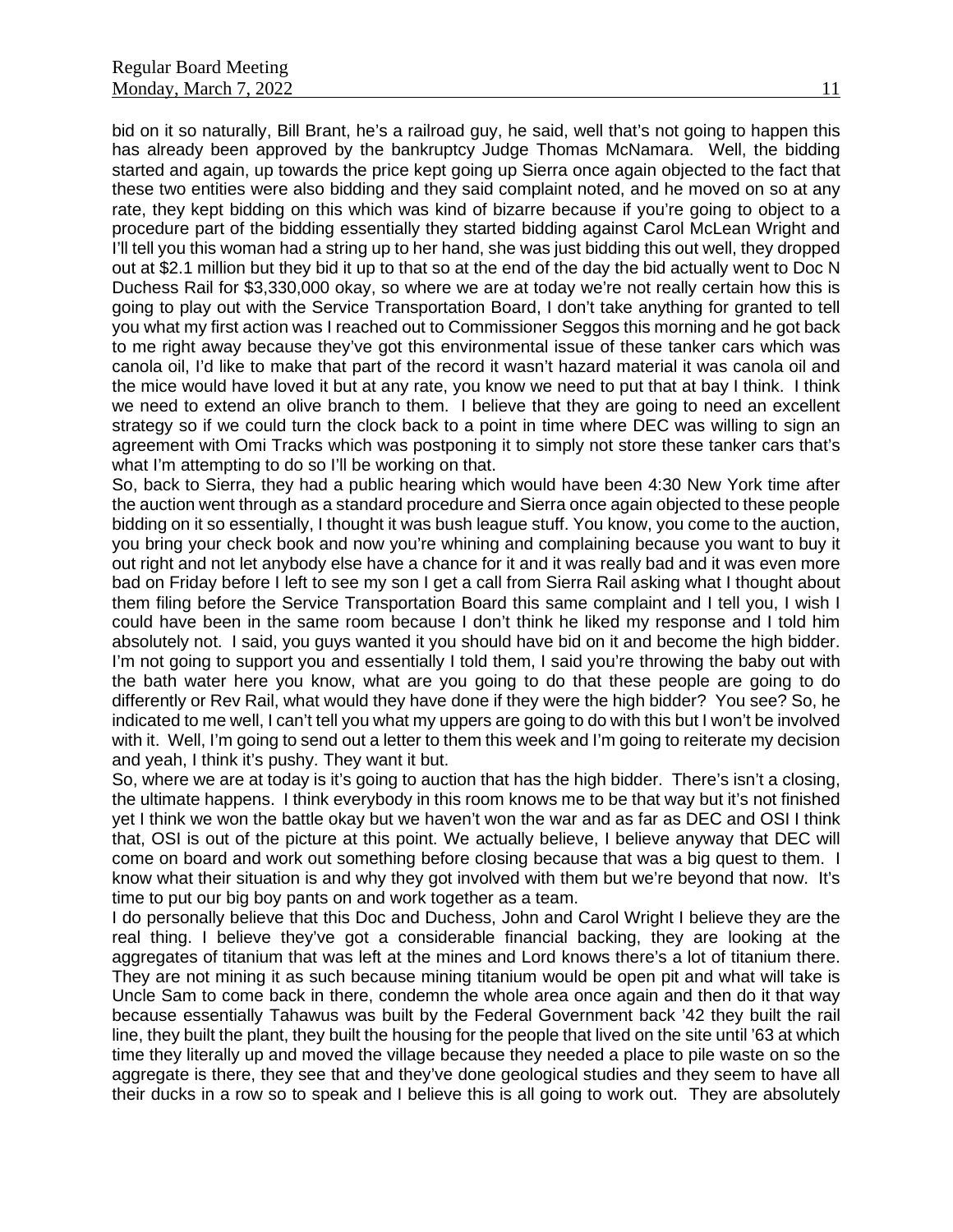convinced to work out with Revolution Rail so that we can maintain their existence on that lower line and even possibly the potential exists to move them to the upper end of that line to operate out of the switch area on a short excursion down to the old west bridge which crosses the Hudson River and then run a short excursion there on that so you know, the potential of economic development is here and I'm just crossing my fingers on that, I really am. And does it create more work for me? Absolutely but I love it. I love every minute of this. I've been involved in this since 2018, so for four years it's been an uphill battle I mean, everybody knows that. You have to protect the Adirondacks, the Disney cast of characters and you've got them against us and they really, they just like to muddy the waters you know so nobody can see the bottom but we've been fairly successful so far keeping them at bay and I expect them to file under this 801261 which is the abandonment case but here's what is going to happen because the line has a potential buyer and a closing date that has been set, once that happens the Service Transportation Board will say bye-bye to 801261. I'm hoping that we can get the State to support this whole project and they themselves would draw up their own application for the venue. I think that it would show that we're willing to work with us, maybe not Moriah but work with us. I think they want us to turn the lights out when we leave you know, that's the old line chat here but again, Edward do you have any comments that you would like to add? If you do, you have to come up to the microphone.

GILLILLAND: Courtesy of the floor. Moved by Mr. Scozzafava, second by Mr. Stanley. Thank you.

LASCALA: Good morning. I'm Edward LaScala with Revolution Rail. I was at the auction. First of all, I want to thank everybody for taking some time to letting me come up and speak. It's a real honor to be here with the County of Essex because it's very clear that the County of Essex knows that the economy and the ecology of the Adirondack Park are not mutually exclusive and I think that while we had hoped to win this auction we're very comfortable with Doc and Duchess because we think that they can be great stewards of this corridor as we feel Revolution Rail would be and we hope that Revolution Rail will have the opportunity to work with them as we have in other areas all through the country now to bring economic prosperity while also preserving the natural beauty of the park so they seem very committed to that so we're really excited and we hope to continue our run on the tracks from North River up to the Boreas turn around over the trestle but also, as Robin mentioned to come down from Tahawus to the Opalescent Bridge, turn around and come back and I think that would be a great draw to this area. We bring, last year we brought 50,000 people into the North Creek area there's no reason we can't bring that number up here. So, thank you very much.

GILLILLAND: Thank you so much.

DELORIA: Okay so in conclusion here, there's going to be resolutions typed up when we get closer to the closing and we'll certainly come to the board to support those resolutions. I'm going to dig back to 2012, when there was this whole list of the towns and villages and associations that supported this - getting into the railroad which simply failed but hey, not everybody is a good business person you know all these groups I'm sure they will step up to the plate and get those numbers again. I'll be back.

GILLILLAND: Thank you. Is there anything further to come before this board? Being none, we are adjourned.